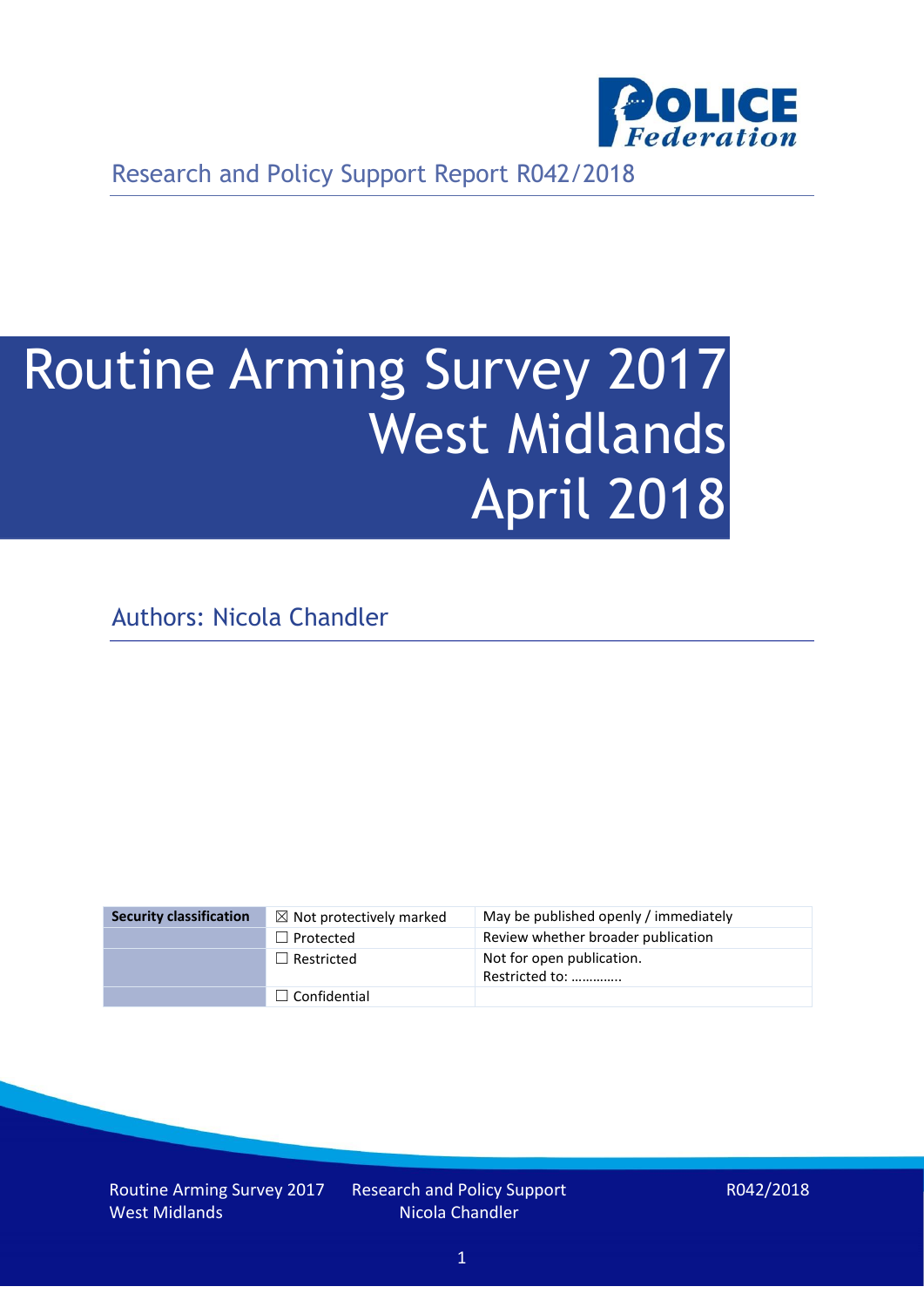## **INTRODUCTION**

This report provides a summary of responses to the PFEW routine arming survey received from respondents in the West Midlands.

The PFEW routine arming survey was open between 31st July and 1st September 2017. The survey asked respondents about their experiences and attitudes in the following areas:

- Satisfaction with their current access to armed support
- Views on routine arming
- Views on other protective measures and equipment
- The number of times respondents had felt their life had been threatened at work in the last two years

Where appropriate, details of average responses for the police service as a whole are also presented, differences between the national and local responses have not been tested statistically and therefore any differences reported are for guidance only and must be treated with caution.

### **RESPONSE RATE AND RESPONDENTS**

2140 responses were received from respondents in the West Midlands. This reflects a response rate of approximately 32%, based on Home Office figures from 2017. This compares to a national response rate of 27% of federated rank members.

The findings presented in this report have a margin of error of 2%. This margin of error has been calculated using the number of responses received from officers in the West Midlands compared to the number of officers in the force as a whole. A margin of error of 5% or less is generally considered to be within the normal bounds of academic rigor. If this threshold has not been met, the results from this report must be interpreted more cautiously.

79% of responses from the West Midlands were received from male officers and 21% of responses were from female officers. 81% of respondents were Constables, 15% were Sergeants and 4% were Inspectors or Chief Inspectors.

54% of respondents said that they were in a frontline role.

Routine Arming Survey 2017 West Midlands

Research and Policy Support Nicola Chandler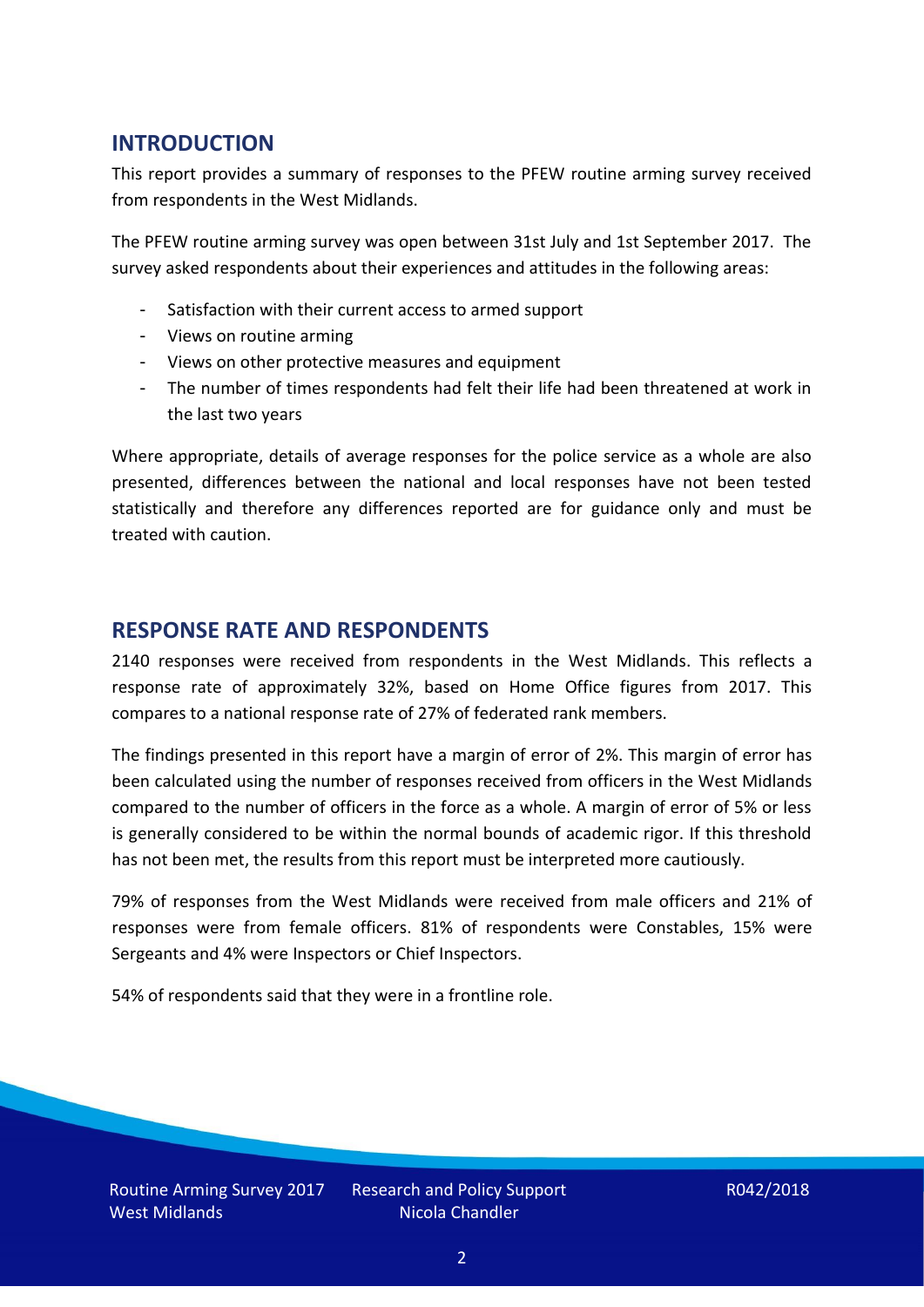## **SATISFACTION WITH CURRENT ARMED SUPPORT**

Of those respondents who had a view, 48% within the West Midlands said that they were either very or fairy satisfied that armed support would be readily available should they require it. In comparison, 52% were either not very or not at all satisfied that armed support would be available.

Nationally, 43% of respondents were either very or fairly satisfied that armed support would be readily available should they require it.

|                                                                                               | <b>Very satisfied</b> | <b>Fairly</b><br>satisfied | Not very<br>satisfied | Not at all<br>satisfied |
|-----------------------------------------------------------------------------------------------|-----------------------|----------------------------|-----------------------|-------------------------|
| How satisfied are you<br>that armed support is<br>readily available should<br>you require it? | 9%                    | 40%                        | 34%                   | 18%                     |

## **VIEWS ON ROUTINE ARMING**

42% of respondents within the West Midlands said that they were in favour of routine arming, insofar as they felt all officers should receive appropriate training and be armed at all times when on duty. This compares to 34% of respondents across England and Wales as a whole.

| All police officers<br>should receive<br>appropriate training<br>and be armed at all<br>times when on duty | <b>All police officers</b><br>should receive<br>appropriate training<br>and firearms should<br>be issued to them as<br>and when necessary | <b>Firearms should not</b><br>be issued to all<br>police officers, but<br>more officers should<br>receive appropriate<br>training and be issue | The present number<br>of officers who are<br>specially trained to<br>carry firearms is<br>about right |  |
|------------------------------------------------------------------------------------------------------------|-------------------------------------------------------------------------------------------------------------------------------------------|------------------------------------------------------------------------------------------------------------------------------------------------|-------------------------------------------------------------------------------------------------------|--|
| 42%                                                                                                        | 18%                                                                                                                                       | 34%                                                                                                                                            | 6%                                                                                                    |  |

63% of respondents within the West Midlands said that they would be prepared to be routinely armed whilst on duty. Nationally, this proportion was 55%. 8% of respondents

Routine Arming Survey 2017 West Midlands

Research and Policy Support Nicola Chandler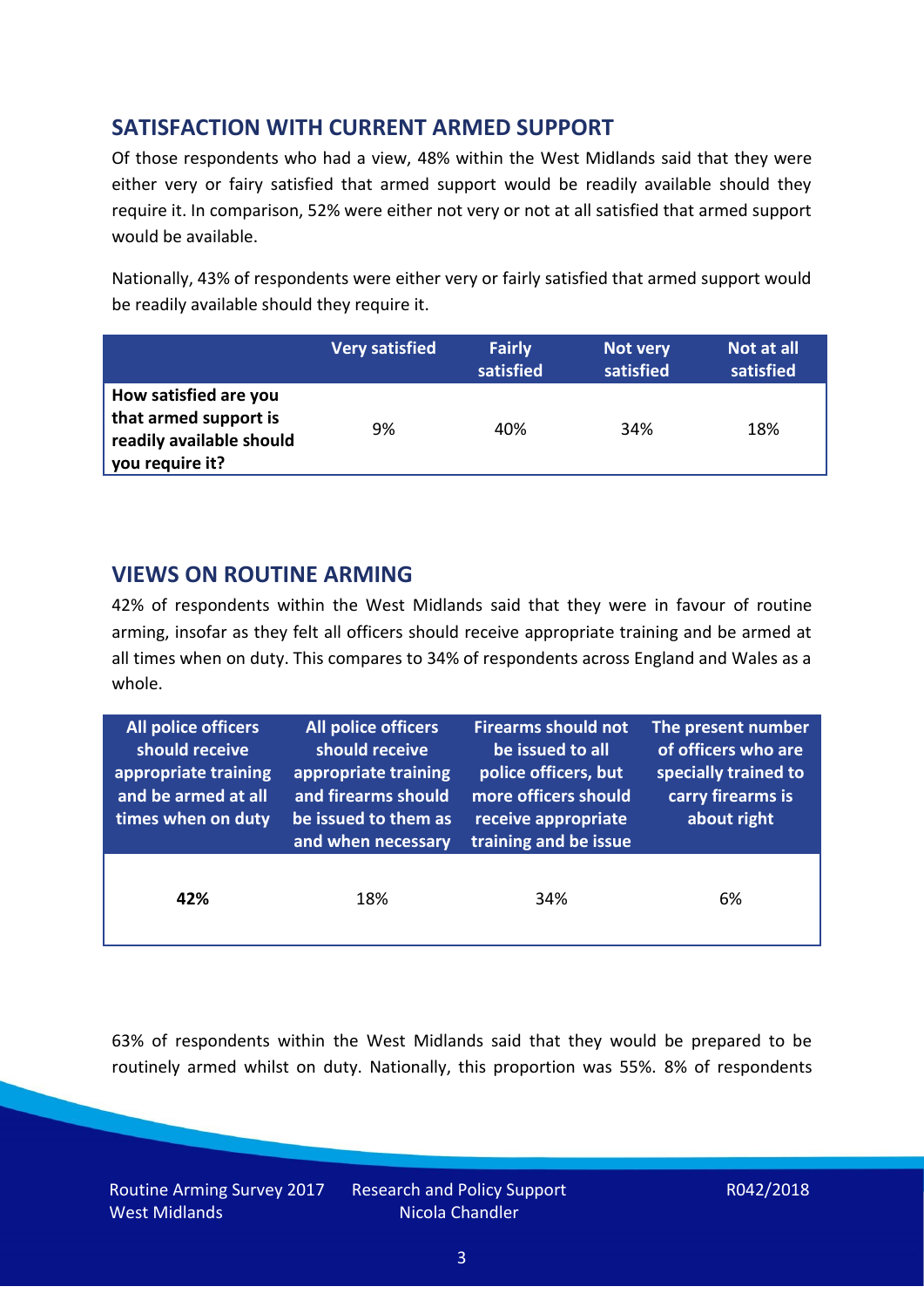within the West Midlands, said that they would not carry a firearm whilst on duty under any circumstances, compared to 11% of respondents in England and Wales as a whole.

| I would be prepared<br>to carry a firearm at<br>all times on duty | I would be prepared<br>to carry a firearm<br>whilst on duty if<br>necessary | I would be prepared<br>to carry a firearm<br>whilst on duty if<br>ordered to do so | Under no<br>circumstances would<br>I carry a firearm<br>whilst on duty |
|-------------------------------------------------------------------|-----------------------------------------------------------------------------|------------------------------------------------------------------------------------|------------------------------------------------------------------------|
| 63%                                                               | 19%                                                                         | 9%                                                                                 | 8%                                                                     |

## **VIEWS ON OTHER PROTECTIVE MEASURES AND EQUIPMENT**

9% of respondents in the West Midlands (for whom it is applicable to their role), said that they currently had access to double crewing at all times whilst on duty; 76%, said that they wanted access to double crewing at all times whilst on duty.

The proportion of respondents in the West Midlands who said that they have access to double crewing at all times on duty is lower than the national figure, where 11% of respondents have access to double crewing.

15% of respondents in the West Midlands (for whom it is applicable to their role), had access to Taser at all times whilst on duty; in comparison 82% said that they wanted to have access to Taser at all times whilst on duty.

The proportion of respondents in the West Midlands who have access to Taser at all times whilst on duty is lower than the proportion of respondents in England and Wales who had access to Taser at all time, which was 22%.

36% of respondents in the West Midlands (for whom it is applicable to their role), currently had access to Body Worn Video at all times whilst on duty; 80% wanted access to Body Worn Video at all times.

The proportion of respondents in the West Midlands who have access to Body Worn Video at all times whilst on duty is lower than in England and Wales as a whole; nationally 55% of respondents reported having access to Body Worn Video at all times whilst on duty.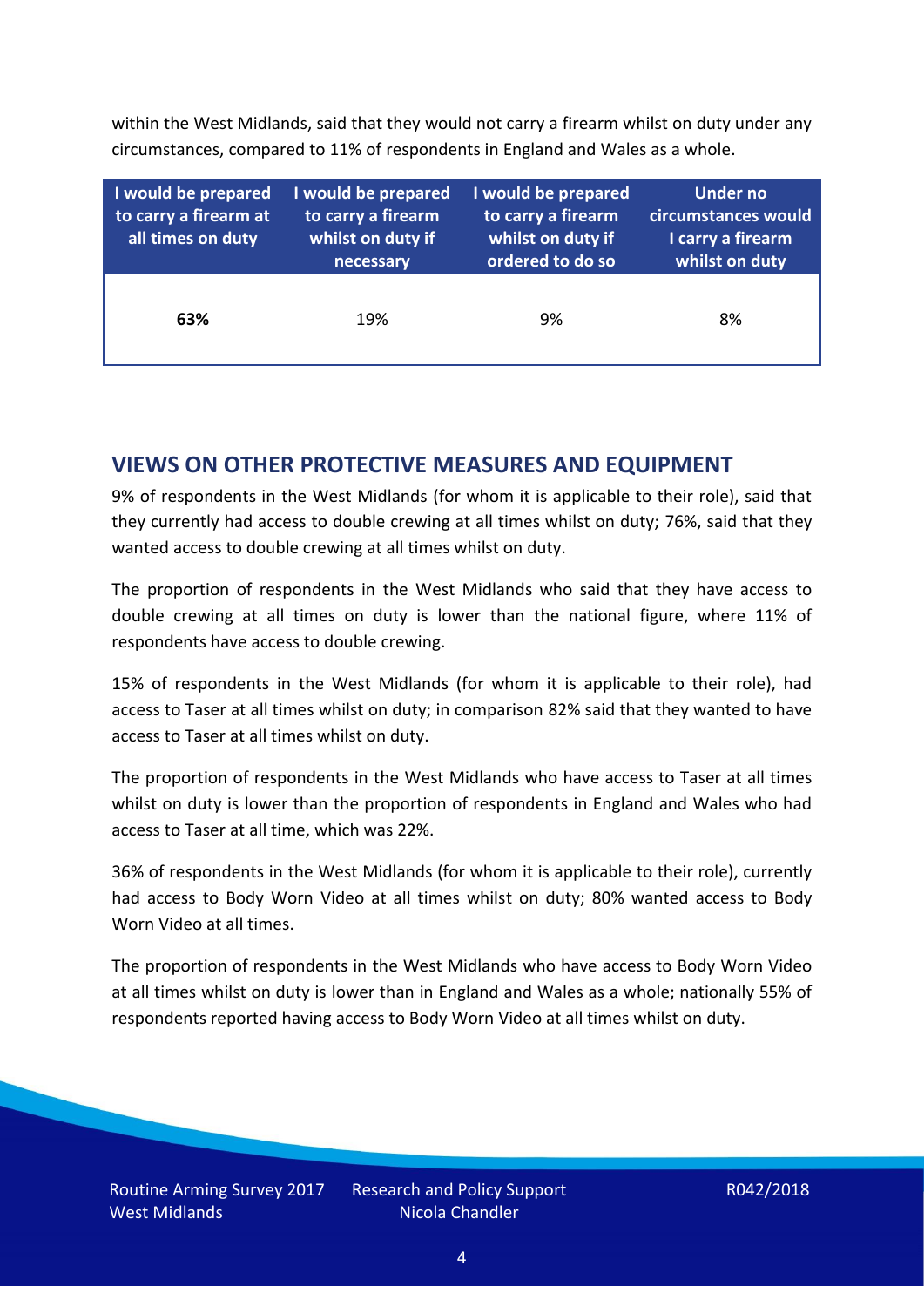| Officers regularly have access to (for<br>whom its applicable to their role): | <b>Double</b><br>crewing | <b>Body Worn</b><br><b>Video</b> | Taser |
|-------------------------------------------------------------------------------|--------------------------|----------------------------------|-------|
| <b>Never</b>                                                                  | 12%                      | 56%                              | 68%   |
| When deemed necessary by an officer<br>with appropriate authority             | 12%                      | 2%                               | 4%    |
| Upon my request whilst I am on duty                                           | 4%                       | 2%                               | 2%    |
| At all times whilst I am on duty                                              | 9%                       | 36%                              | 15%   |

### **THREATS TO LIFE**

58% of respondents in the West Midlands said that they had felt that their life was in serious danger at least once in the last two years as a result of a threat by a member the public whilst on duty. This is higher than the 54% of respondents within England and Wales as a whole who felt that their life had been in serious danger in the last two years.

A more detailed breakdown of the number of times respondents in the West Midlands felt that their life had been in serious danger in the last two years is provided below.

|                                                                                                                                                                              | <b>None</b> | One | Two | Three to<br>four | Five to<br><b>six</b> | <b>Seven</b><br>or more |
|------------------------------------------------------------------------------------------------------------------------------------------------------------------------------|-------------|-----|-----|------------------|-----------------------|-------------------------|
| How many times in the<br>last two years have you<br>felt that your life was in<br>serious danger as a result<br>of a threat by a member<br>of the public, whilst on<br>duty? | 43%         | 12% | 16% | 14%              | 8%                    | 8%                      |

Research and Policy Support Nicola Chandler